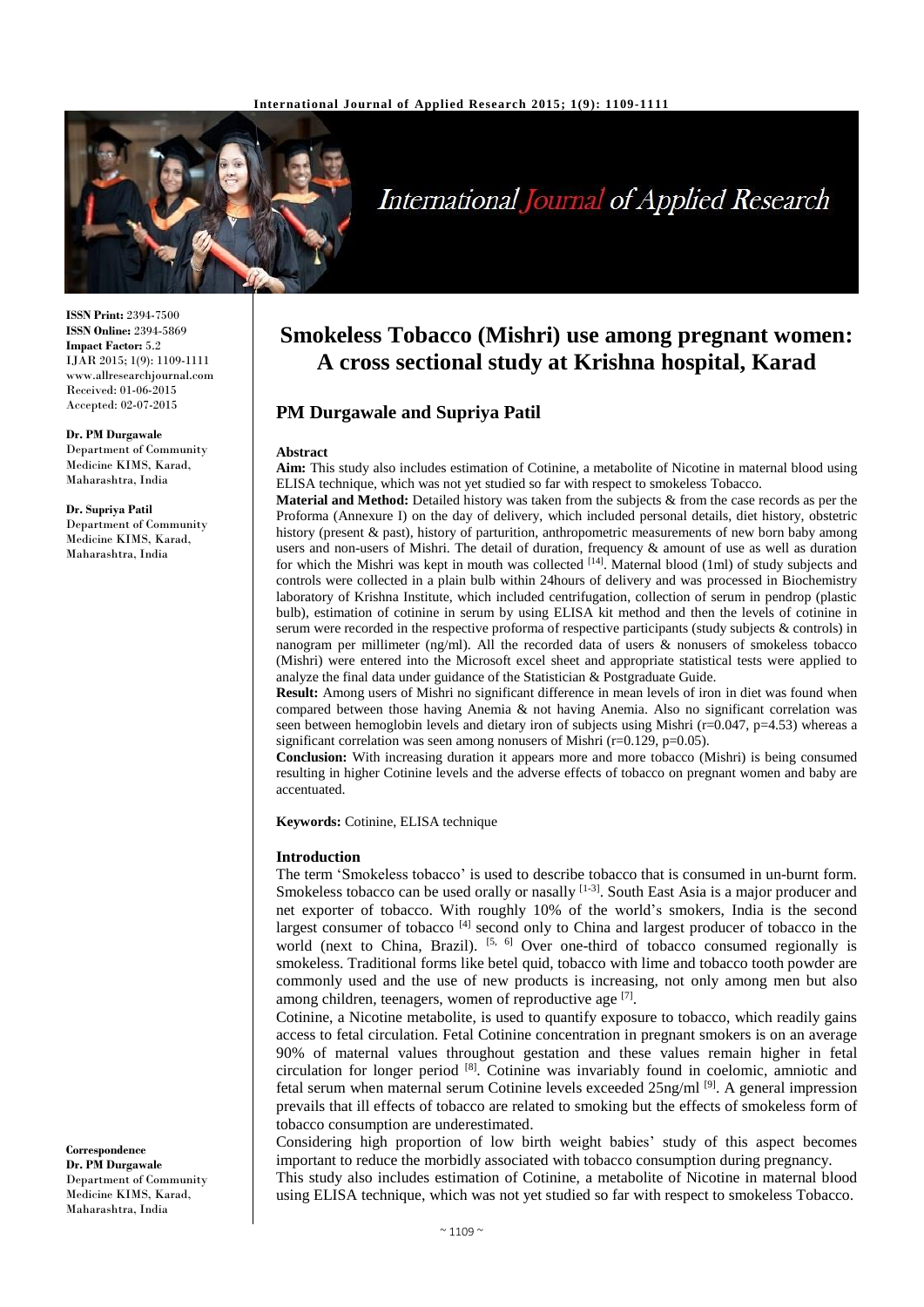Also it gives us a platform to study the Dose response relationship between use of Smokeless tobacco during pregnancy and associated complications.

#### **Material and Method**

The following study was conducted as a Hospital based Cross sectional study at Krishna Hospital, Karad (Satara district, Maharashtra) after taking clearance from the Protocol committee and the Institutional Ethical committee. This study was planned to conduct for the period of two years, which included standardization of the method of estimation of Cotinine in blood, data collection, compilation, analysis by using appropriate statistical tests and report writing.

Study included the pregnant women who were delivered at Krishna Hospital, Karad during the period of 6months that is from  $01<sup>st</sup>$  January to 30 th June 2011. Pregnant women who were using smokeless Tobacco (Mishri) during pregnancy were included as Study Subjects and those pregnant women who were not using any form of Tobacco are included as Study Controls after doing matching for Age and Parity<sup>[13]</sup>.

All pregnant women who delivered at Krishna Hospital, Karad were enrolled the study subjects as well as study controls were selected as per our inclusion & exclusion criteria. Informed consent was taken from all the subjects. Detailed history was taken from the subjects & from the case records as per the Proforma (Annexure I) on the day of delivery, which included personal details, diet history, obstetric history (present & past), history of parturition, anthropometric measurements of new born baby among users and non-users of Mishri. The detail of duration, frequency  $\&$ amount of use as well as duration for which the Mishri was kept in mouth was collected. [14] A representative sample of amount used each time was obtained from each subject and then weighed by using standard electronic weighing machine with gm discount in Biochemistry laboratory. Maternal blood (1ml) of study subjects and controls were collected in a plain bulb within 24hours of delivery and was processed in Biochemistry laboratory of Krishna Institute, which included centrifugation, collection of serum in pendrop (plastic bulb), estimation of cotinine in serum by using ELISA kit method and then the levels of cotinine in serum were recorded in the respective proforma of respective participants (study subjects & controls) in nanogram per millimeter (ng/ml). All the recorded data of users & nonusers of smokeless tobacco (Mishri) were entered into the Microsoft excel sheet and appropriate statistical tests were applied to analyze the final data under guidance of the Statistician & Postgraduate Guide [12] .

#### **Results**

During the period of six months (data collection) that is from  $01<sup>st</sup>$  January 2011 to 30<sup>th</sup> June 2011, 2140 deliveries took place at Krishna Hospital, Karad. Among these deliveries those pregnant women who were using Smokeless Tobacco were 270. Out of these the pregnant women who were using Mishri during Pregnancy for minimum 6months of period (those who were fulfilling our inclusion criteria) were 258. Whereas 12 subjects were excluded because 1 mishri user had Twin delivery, 3 were using chewing tobacco other than mishri and 8 were using only chewing tobacco. The 258 women who were using Mishri during pregnancy were our Study subjects. The Proportion of use of Smokeless Tobacco (Mishri) by pregnant women during pregnancy among Hospital deliveries is12%.

Similar number (258) of Control subjects fulfilling inclusion criteria were selected from the consecutive deliveries during the study period after matching for Age  $\&$  Parity [11]. The first eligible woman who delivered after the delivery of a woman from study group was selected for control group.

Among the matched Study & Control subjects, around 58% were in the age group of 20 to 25 years where as 29% were teenagers and 13.2% were above 25 completed years as shown in Table I. Mean age of the subjects were found to be 22.7years with SD of 2.79.

On the contrary, higher proportions of Mishri usershad Anemia (Hb <11g%), delivered before due date (expected date of delivery) and gave birth to babies having LBW (82%) and less birth length (83%) compared nonusers of Mishri. The proportion of birth weight in the range of 1.5 to 2kg was 11.2% whereas between 2 to 2.5 kg it was 70.5%.

Among users of Mishri no significant difference in mean levels of iron in diet was found when compared between those having Anemia & not having Anemia. Also no significant correlation was seen between hemoglobin levels and dietary iron of subjects using Mishri (r=0.047, p=4.53) whereas a significant correlation was seen among nonusers of Mishri (r=0.129, p=0.05).

# **Discussion**

The proportion of pregnant women using Mishri during pregnancy among hospital deliveries in this study is 12. study conducted at Sasson general hospital Pune that 51.3% women were mishri users among hospital deliveries. Few more studies have also reported high proportion of Mishri users among Pregnant women 1991 (33.2%), 1993 (44.4%) & 1995 (42%) but Global Adult Tobacco Survey Report India 2009-10 showed prevalence of Mishri use among women (overall) in Maharashtra as 8%. By this it could be possible to comment that the proportion of pregnant women using Mishri is high which ranges from 8% to 51.3%.This study reports that around 29% of pregnant women using Mishri are under the age of 20years (teenage group) which is comparable to other whereas Gupta P C *et al*. [15] have reported less that is 10.4% of teenage pregnant women were using Mishri.

This study has found the proportion of House wives using Mishri as 51.3% as compared to working women which was found as 45.9% and this finding is comparable to other This study reports that nearly half proportion of users belongs to Karad taluk in which the hospital is situated whereas half proportion belongs to outside the Karad taluk (nearby places). [10] This equal distribution of users in two places is probably due to more prevalence of use of Mishri throughout the Maharashtra. This study has also found more number of subjects using Mishri among class III (77.9%) followed by class IV (20.5%) according to Modified B G Prasad Classification which is comparable to Gupta *et al* 15 study (60.5%% F/by 39.5%%), no single person from Class I has been using Mishri among both studies. Other studies have mentioned 35.1% in lower class (Pardeshi *et al* 69).

In present study proportion of women consuming adequate diet (>2200kcal/day energy & >65gm/day protein) among users is comparable with nonusers  $(58\% \text{ vs. } 52\%)$  (p=0.18) whereas other studies have shown nearly equal results. This relation between tobacco & iron metabolism explain why in spite of sufficient iron in diet there is a high proportion of